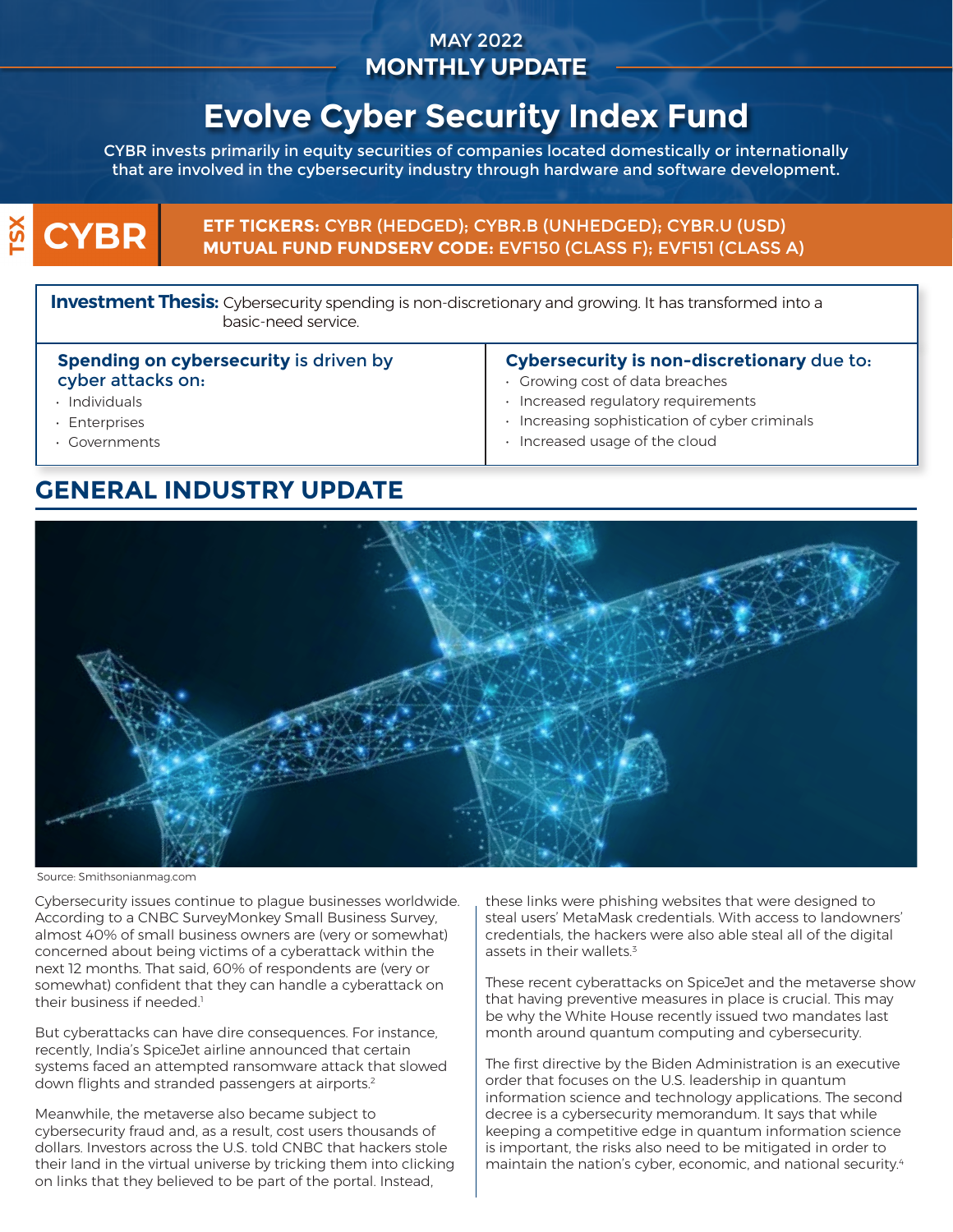# **COMPANY SPECIFIC UPDATES**



Source: Getty Images **Source: Source: Source: Forbes.com** 

### Fortinet Inc.

Fortinet, the second largest holding in the fund, is an integrated and automated cybersecurity solutions provider. Recently, the company announced a complete Digital Risk Protection Service (DRPS) called FortiRecon.

At its core, FortiRecon uses machine learning, automation, and the expertise of FortiGuard Labs to mitigate risks associated with cybersecurity and advise meaningful action to clients to protect their brands, enterprise assets, and data.

This is beneficial to businesses because it allows them to think like a hacker and safeguard areas of their businesses that would most likely be exploited by a cyberattack. The service would review a company's defense and response tactics, use social media to learn about its employees' behaviour, and research recent acquisitions and affiliations.5



# Palo Alto Networks Inc.

Palo Alto Networks Inc., the third largest holding of the fund, is a global cybersecurity solutions provider. It reported revenue growth of 29% year-over-year to \$1.4 billion in the third quarter of fiscal year 2022 ended on April 30th, 2022.

Nikesh Arora, chairman and CEO of Palo Alto Networks, said the company continues to capitalize on strong demand for cybersecurity and the outlook for the company seems rosy.

Last month, the company announced that it was partnering with BT to provide a managed Secure Access Service Edge (SASE) to help organizations better transform to the hybrid workforce. The cloud-delivered solution will simplify management, enhance visibility and security, and enable organizations to save on infrastructure and operational costs.<sup>6</sup>



Evolve ETFs Scotia Plaza, 40 King Street West, Suite 3404, Toronto ON M5H3Y2 The world is evolving.<br>Your investments should too. And the state of the state of the state of the state of the state of the state of<br>Your investments should too.